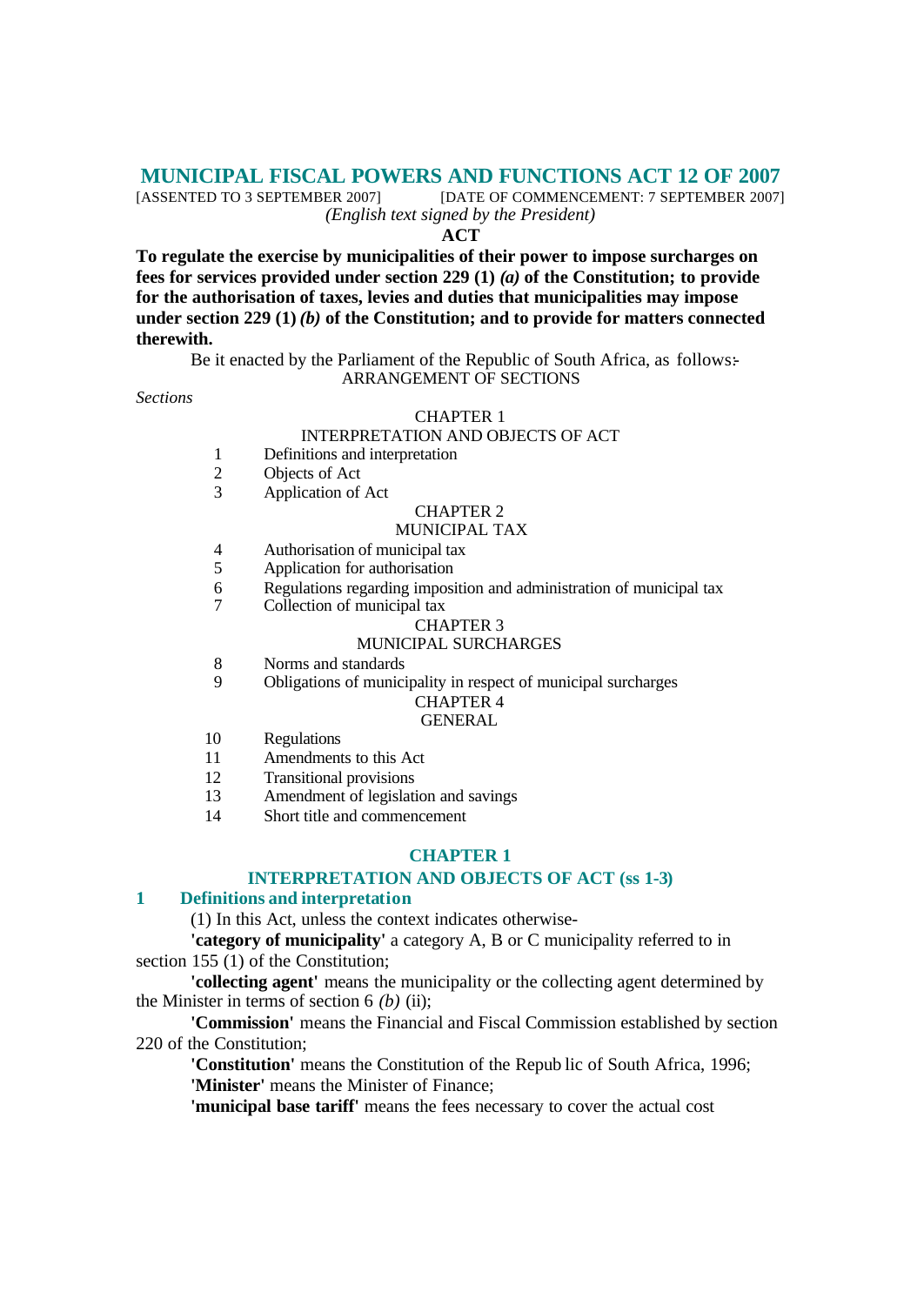associated with rendering a municipal service, and includes-

- *(a)* bulk purchasing costs in respect of water and electricity reticulation services, and other municipal services;
- *(b)* overhead, operation and maintenance costs;
- *(c)* capital costs;
- *(d)* a reasonable rate of return, if authorised by a regulator of or the Minister responsible for that municipal service;

**'municipal financial year'** means the financial year of a municipality

commencing on 1 July and ending on 30 June;

**'municipal service'** means-

- *(a)* any of the local government matters listed in Part B of Schedule 4 and Part B of Schedule 5 to the Constitution; and
- *(b)* any function assigned to a municipality in accordance with section 9 or 10 of the Local Government: Municipal Systems Act, 2000 (Act 32 of 2000), identified by the Minister by notice in the *Gazette*;

**'municipal surcharge'** means a charge in excess of the municipal base tariff that a municipality may impose on fees for a municipal service provided by or on behalf of a municipality, in terms of section 229 (1) *(a)* of the Constitution;

**'municipal tax'** means a tax, levy or duty that a municipality may impose in terms of section 229 (1) *(b)* of the Constitution;

**'national economic policy'** includes the tax policy for the Republic as determined by the national government;

**'organised local government'** means an organisation recognised in terms of section 2 (1) of the Organised Local Government Act, 1997 (Act 52 of 1997), to represent local government nationally or provincially;

**'prescribe'** means prescribe by regulation;

**'regulation'** means a regulation made under sections 6, 8 or 10; and

**'this Act'** includes any regulation or determination made or instruction given under this Act.

(2) If any conflict relating to the matters dealt with in this Act arises between this Act and any other legislation in force when this Act takes effect, this Act prevails.

# **2 Objects of Act**

The objects of this Act are to-

- *(a)* promote predictability, certainty and transparency in respect of municipal fiscal powers and functions;
- *(b)* ensure that municipal fiscal powers and functions are exercised in a manner that will not materially and unreasonably prejudice national economic policies, economic activities across municipal boundaries, or the national mobility of goods, services, capital or labour;
- *(c)* effectively oversee the exercise of municipal fiscal powers and functions; and
- *(d)* provide for an appropriate division of fiscal powers and functions where two municipalities have the same fiscal powers and functions with regard to the same area in accordance with section 229 (3) of the Constitution, by-
	- (i) regulating the exercise by municipalities of their power to impose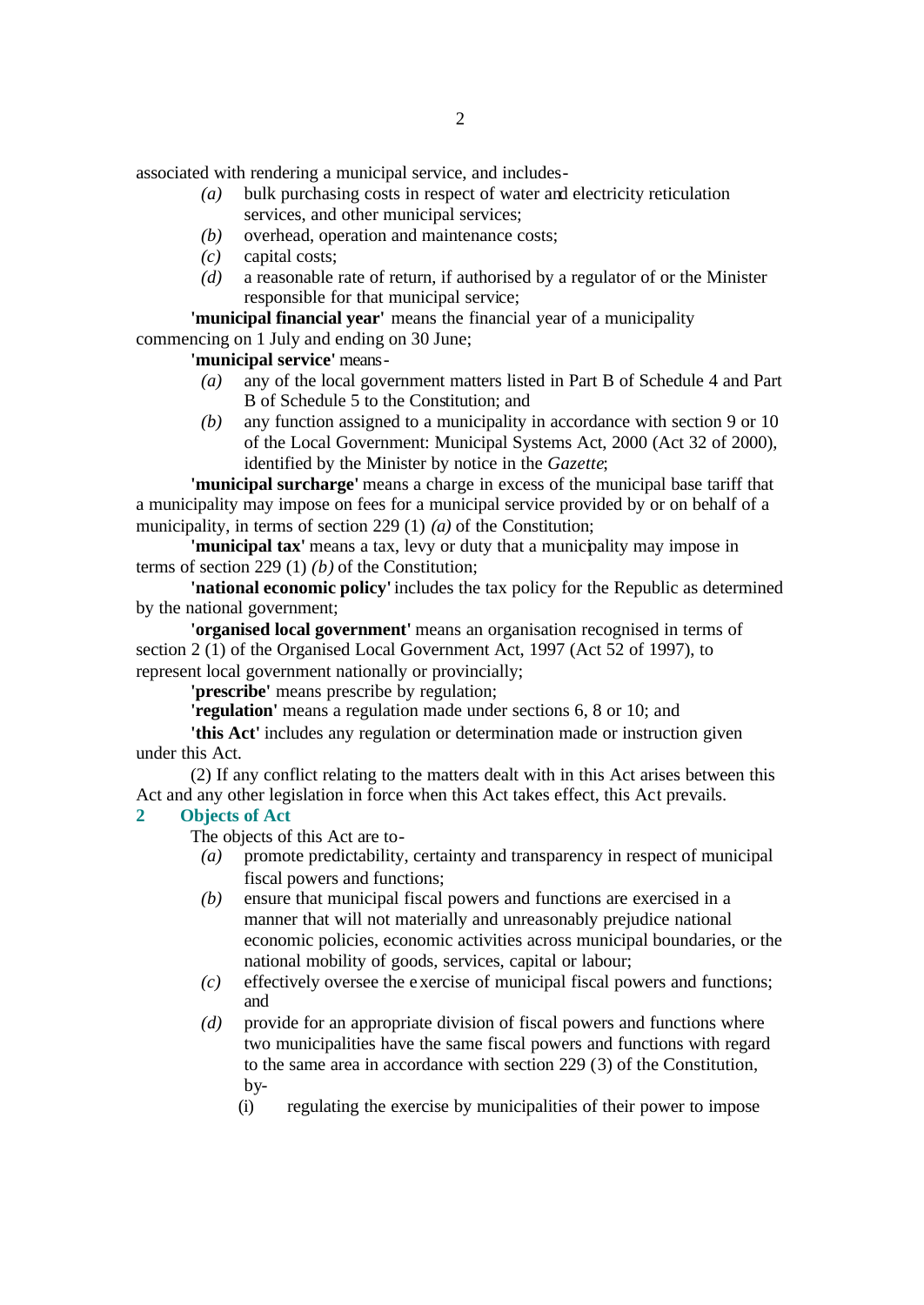municipal surcharges on fees for services under section 229 (1) *(a)*  of the Constitution;

- (ii) authorising the municipal taxes that municipalities may impose under section 229 (1) *(b)* of the Constitution; and
- (iii) regulating the exercise by municipalities of their power to impose municipal taxes, if authorised.

# **3 Application of Act**

This Act applies to municipal surcharges and municipal taxes referred to in section 229 of the Constitution, other than rates on property regulated in terms of the Local Government: Municipal Property Rates Act, 2004 (Act 6 of 2004), and municipal base tariffs regulated under the Local Government: Municipal Finance Management Act, 2003 (Act 56 of 2003), the Local Government: Municipal Systems Act, 2000 (Act 32 of 2000), or sector legislation.

# **CHAPTER 2**

# **MUNICIPAL TAX (ss 4-7)**

# **4 Authorisation of municipal tax**

(1) The Minister may of his or her own accord or on application in terms of section 5 by a municipality, group of municipalities or organised local government authorise a municipal tax.

(2) Prior to authorising a municipal tax in terms of subsection (1) the Minister-

- *(a)* must consult-
	- (i) the Minister responsible for local government, affected municipalities and organised local government; and
	- (ii) the Commission; and
- *(b)* may consult any other organ of state or interested persons.

(3) The Commission must within three months from the date of any consultation referred to in subsection  $(2)$  *(a) (ii)* submit its views on the proposed municipal tax in writing to the Minister.

(4) The Minister authorises a municipal tax by prescribing the regulations contemplated in section 6.

# **5 Application for authorisation**

(1) A municipality, group of municipalities or organised local government must submit an application to the Minister, which application must-

- $(a)$  set out the reasons for the imposition of the proposed municipal tax;
- *(b)* the purposes for which revenue derived from the collection of the municipal tax will be utilised;
- *(c) g*ive particulars on the proposed municipal tax's compliance with section 229 $(2)(a)$  of the Constitution;
- *(d)* give particulars on the proposed municipal tax's compliance with the prohibition contained in section 229 (1) *(b)* of the Constitution;
- *(e)* identify and, where appropriate, describe-
	- (i) the tax base;
	- (ii) the desired tax rate;
	- (iii) the persons liable for the tax; and
	- (iv) any tax relief measures or exemptions;
- *(f)* specify-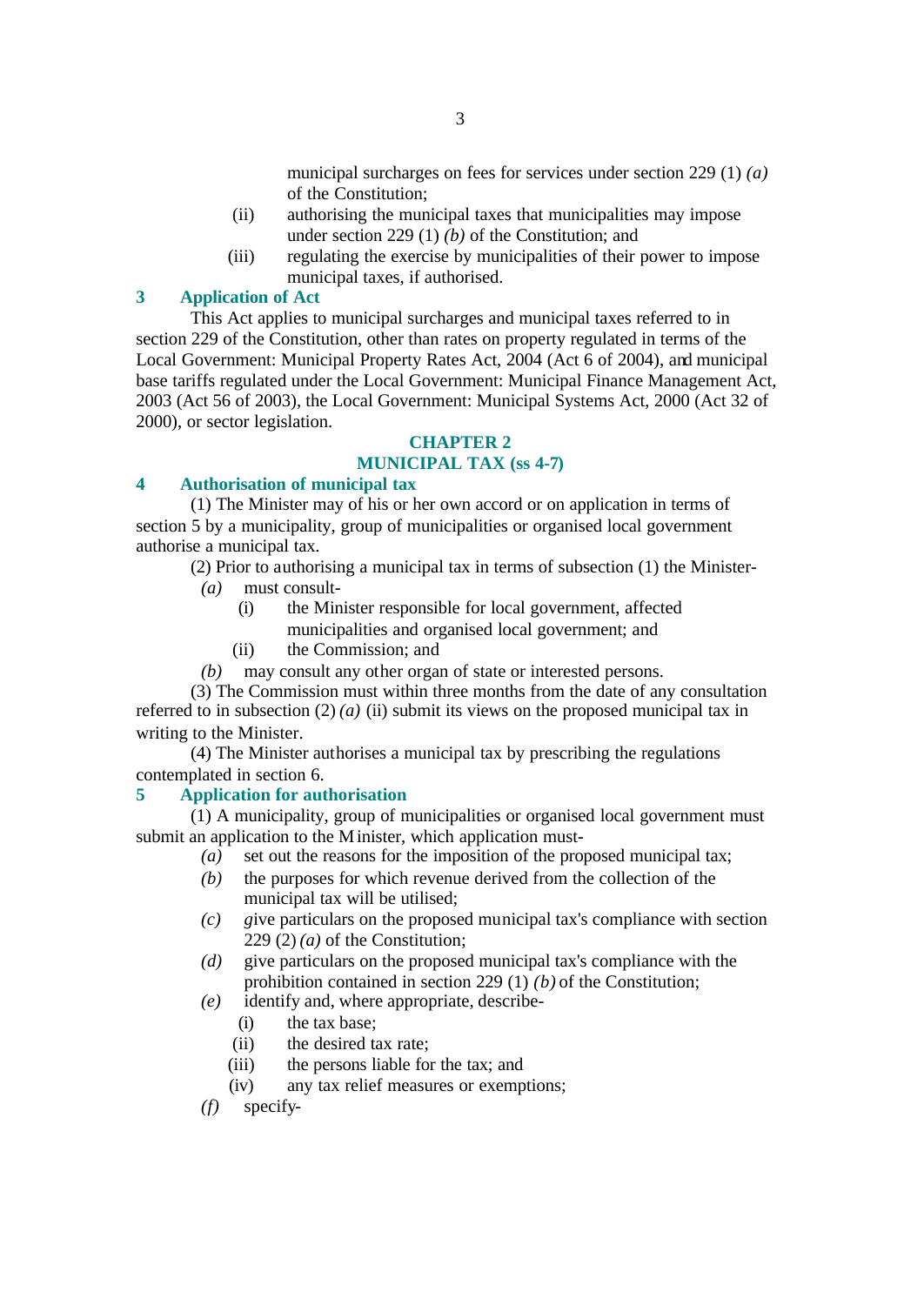- (i) the tax-collecting authority;
- (ii) the persons responsible for remitting the tax;
- (iii) the methods and likely costs of enforcing compliance with that tax;
- (iv) the compliance burden on taxpayers; and
- (v) procedures for taxpayer assistance;
- *(g)* give particulars of, and describe the estimation methods and assumptions used to determine-
	- (i) the amount of revenue to be collected on an annual basis over the three municipal financial years following the introduction of the municipal tax;
	- (ii) the economic impact on individuals and businesses; and
	- (iii) the impact on economic development;
- *(h)* give particulars of any consultations conducted, including consultations with, where applicable, a provincial government, organised local government and municipalities, and the outcomes of such consultations;
- *(i)* give particulars of any consultations with the South African Revenue Service and any other collecting agent contemplated in section 7, regarding the administration of the proposed municipal tax; and
- *(j)* include such other information as may be prescribed.

(2) If the Minister intends authorising the municipal tax in respect of which an application was submitted, the Minister must-

- *(a)* notify the municipality, group of municipalities or organised local government and the Minister responsible for local government in writing within six months of submission of the application of his or her intention; and
- *(b)* by not later than six months after that notification or such longer period as may be necessitated in complying with section 10 (4) *(c)*, prescribe the regulations contemplated in section 6.

(3) In the event that the Minister does not approve the municipal tax in respect of which an application was submitted, the Minister must, within six months of submission of the application, notify the municipality, group of municipalities or organised local government and the Minister responsible for local government in writing of his or her decision and the reasons therefor.

# **6 Regulations regarding imposition and administration of municipal tax** The regulations-

- - *(a)* must regulate the powers of a municipality, group of municipalities or a kind of municipality, which may be defined either in relation to the capacity of a municipality, a category, type or budgetary size of municipality or the powers and functions exercised by a municipality to impose the municipal tax;
	- *(b)* must determine-
		- (i) the date from which the municipal tax may be imposed, which date must coincide with the start of a municipal financial year; and
		- (ii) the collecting agent for such municipal tax, if it is not the municipality or municipalities authorised to impose the tax;
	- *(c)* must determine the tax base on which such municipal tax may be levied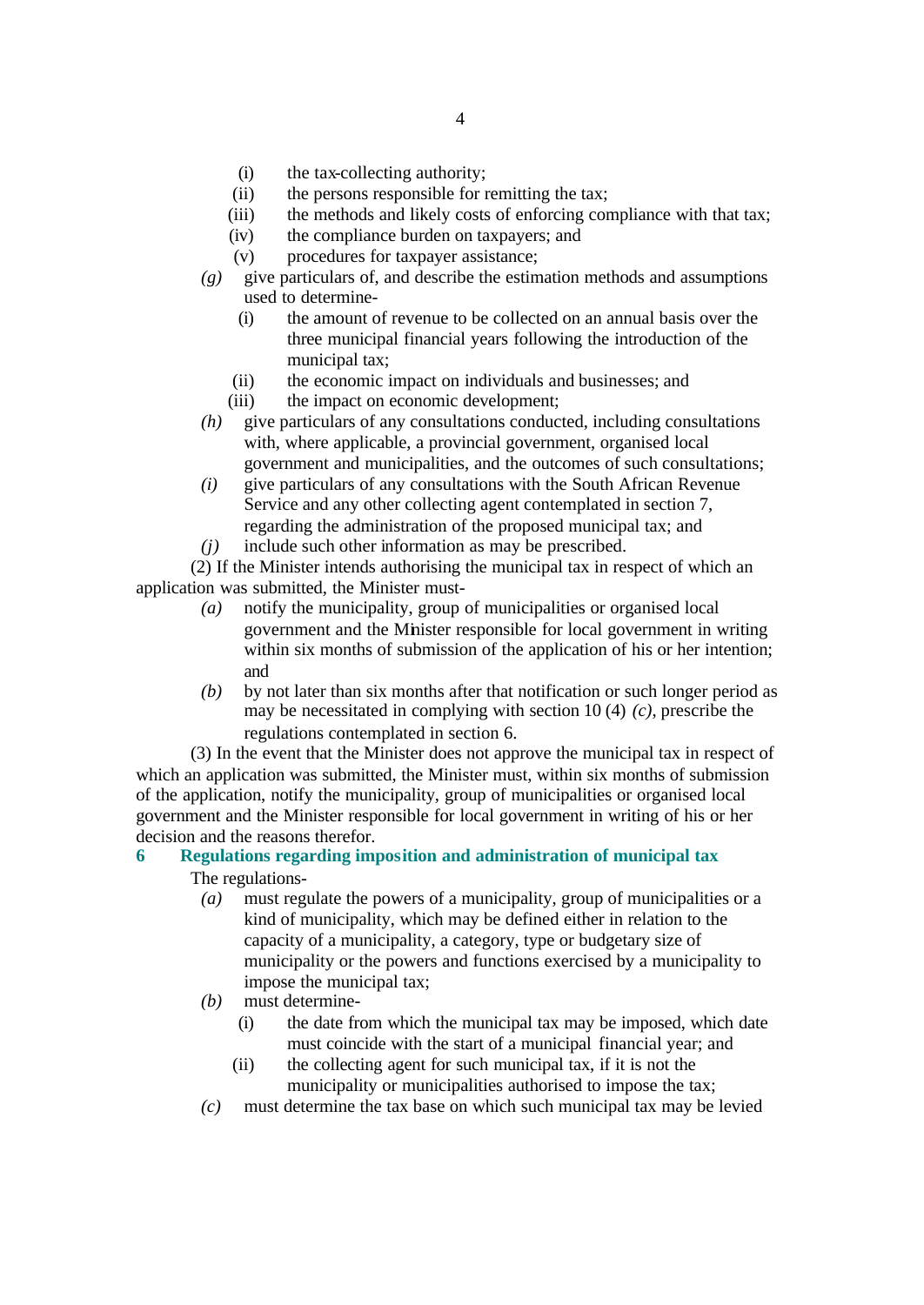and any exclusion from the tax base, if any, and-

- (i) where the tax is a specific purpose tax or a tax levied on the same tax base as that of national taxes, the rate expressed as a percentage or Rand value at which a municipality may impose that tax; or
- (ii) where the tax is not a specific purpose tax or a tax levied on the same tax base as that of national taxes-
	- *(aa)* the rate expressed as a ratio, a percentage of the municipal tax base or a Rand value at which a municipality may impose that tax; or
	- *(bb)* the bands or ranges within which that municipal tax may be imposed; and
- (iii) the basis upon and the intervals at which the rates referred to in paragraph (i) or (ii) may be increased;
- *(d)* may-
	- (i) limit the period during which the municipal tax may be imposed;
	- (ii) in respect of a specific purpose tax, limit the purpose for which revenue derived from the collection of the municipal tax may be utilised;
	- (iii) specify that a percentage of the revenue derived from the collection of the specific purpose tax must be utilised for a specific purpose; and
- *(e)* may include any other matter necessary for the proper imposition and administration of the municipal tax.

# **7 Collection of municipal tax**

A municipality authorised to impose a municipal tax is the collecting agent for that municipal tax, unless the Minister has, in the regulations contemplated in section 6, designated another person for that purpose.

# **CHAPTER 3 MUNICIPAL SURCHARGES (ss 8-9)**

# **8 Norms and standards**

(1) The Minister may prescribe compulsory national norms and standards for imposing municipal surcharges, which may include, amongst others, maximum municipal surcharges that may be imposed by municipalities.

- (2) The norms and standards contemplated in subsection (1) may-
	- *(a)* in respect of maximum municipal surcharges-
		- (i) express the maximum municipal surcharge that may be imposed as a ratio, a percentage of the municipal base tariff or a Rand value;
		- (ii) provide bands or ranges within which municipal surcharges may be imposed;
	- *(b)* differentiate between different-
		- (i) kinds of municipalities, which may be defined in relation to the capacity of a municipality, a category, type or budgetary size of municipality;
		- (ii) types of municipal services;
		- (iii) levels of municipal services;
		- (iv) categories of users, debtors and customers;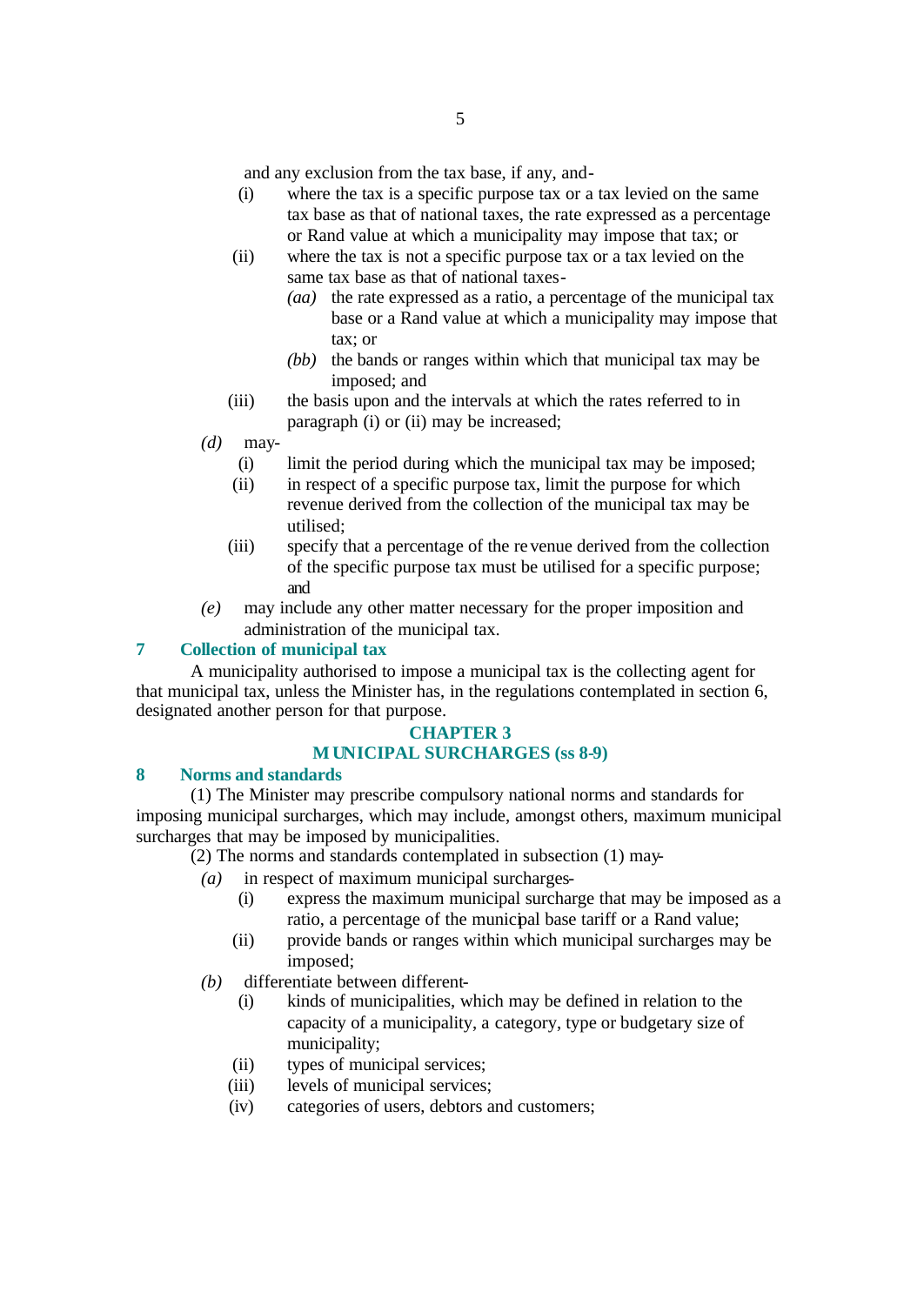- (v) consumption levels; and
- (vi) geographical areas;
- *(c)* determine the basis upon and the intervals at which municipal surcharges may be increased; and
- *(d)* determine matters that must be assessed and considered by municipalities in imposing municipal surcharges on fees.

# **9 Obligations of municipality in respect of municipal surcharges**

(1) *(a)* A municipality must, when imposing a surcharge on fees for services provided by it or on its behalf, comply with any norms and standards contemplated in section 8.

*(b)* The Minister may, where practicalities impede strict compliance with the norms and standards prescribed in terms of section 8, of his or her own accord or on application by a municipality, or a group of municipalities or organised local government, by notice in the *Gazette* exempt a municipality from complying with any norms and standards contemplated in section 8 for a period and on the conditions determined in the notice.

- *(c)* An exemption under paragraph *(b)* may-
- (i) apply to municipalities generally; or
- (ii) be limited in its application to a particular municipality or kind of municipality, which may be defined in relation to the capacity of a municipality or the category, type or budgetary size of municipality.

(2) Section 75A (2), (3) and (4) of the Local Government: Municipal Systems

Act, 2000 (Act 32 of 2000), relating to the manner in which fees, charges or tariffs are levied and how a resolution in that respect must be made known, applies with the changes required by the context to a municipal surcharge.

(3) A municipality must annually as part of its budget preparation process review any municipal surcharges.

### **CHAPTER 4 GENERAL (ss 10-14)**

## **10 Regulations**

(1) The Minister may, by notice in the *Gazette*, make regulations regarding-

- *(a)* any matter that must or may be prescribed in terms of this Act;
- *(b)* an appropriate division of fiscal powers and functions where two municipalities have the same fiscal powers and functions with regard to the same area in accordance with section 229 (3) of the Constitution; and
- *(c)* any ancillary or incidental administrative or procedural matter that it is necessary to prescribe for the proper implementation or administration of this Act.

(2) The Minister must regularly, but at least once every five years, review the regulations made under this Act and any municipal tax authorised by those regulations.

(3) Any amendment to or repeal of the regulations made under this Act takes effect at the commencement of the municipal financial year following the municipal financial year in which the amendment or repeal was affected.

(4) Before any regulations are made under this section, the Minister must-

- *(a)* consult-
	- (i) the Minister responsible for local government;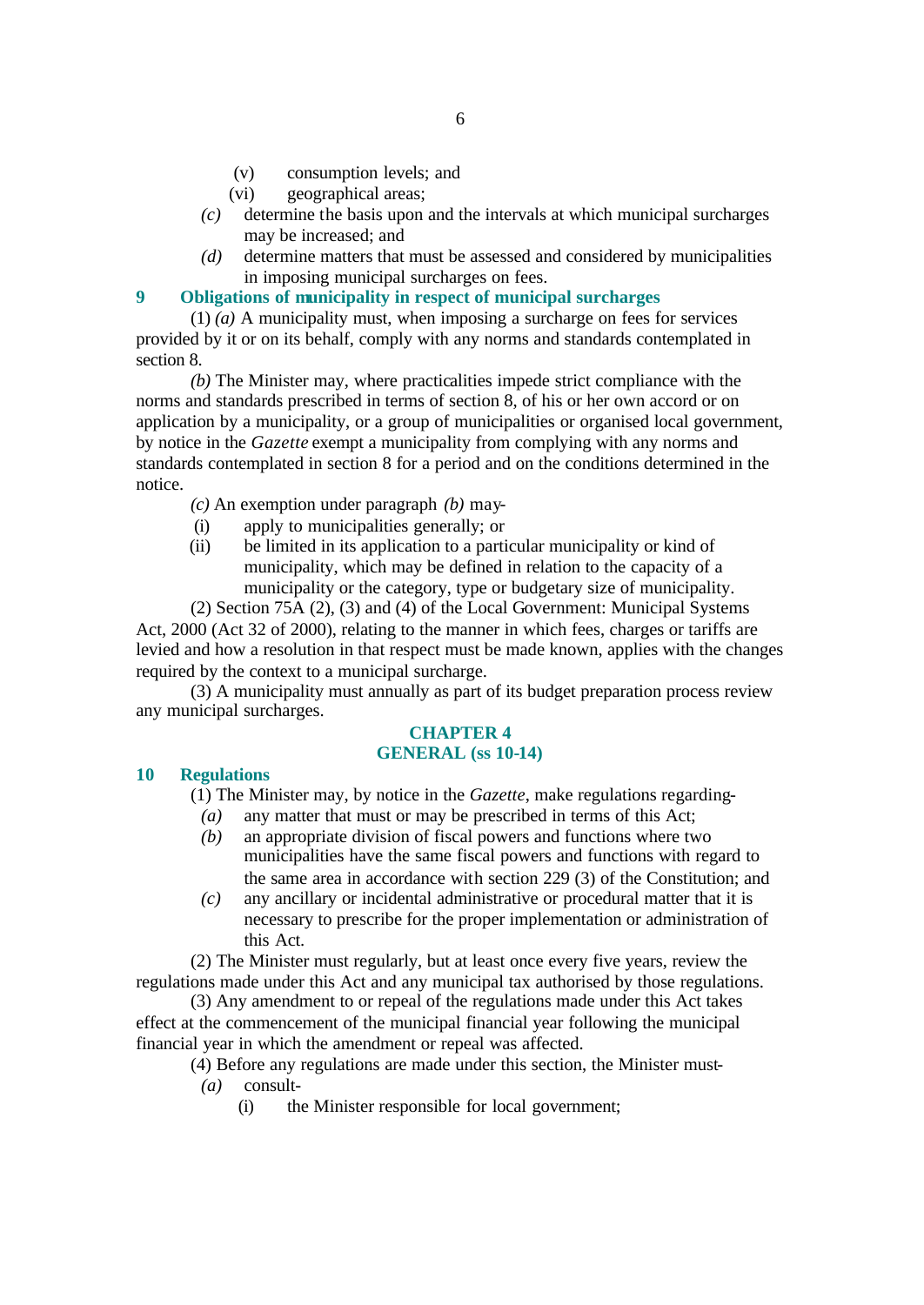- (ii) the relevant cabinet members on any matter affecting their executive authority;
- (iii) the relevant members of the Executive Council of a province on any matter affecting their executive authority;
- (iv) the Commission; and
- (v) organised local government;
- *(b)* publish the draft regulations in the *Gazette* for public comment; and
- *(c)* submit the draft regulations to Parliament when in session for parliamentary scrutiny at least one month before their promulgation.

# **11 Amendments to this Act**

Draft national legislation directly or indirectly amending this Act, or providing for the enactment of subordinate legislation that may conflict with this Act, may be introduced in Parliament-

- *(a)* by the Minister only; or
- *(b)* only after the Minister has been consulted on the contents of the draft legislation.

# **12 Transitional provisions**

(1) A municipality must, within two years of the date on which this Act commences, apply to the Minister in accordance with this Act for the authorisation of a tax, other than a regional establishment levy or regional services levy imposed under the Regional Services Council Act, 1985 (Act 109 of 1985), or the KwaZulu and Natal Joint Services Act, 1990 (Act 84 of 1990), imposed by that municipality prior to the commencement of this Act.

(2) A tax referred to in subsection (1) lapses-

- *(a)* two years after the date on which this Act commences, if a municipality fails to apply for authorisation in accordance with subsection (1); or
- *(b)* six months after the Minister has notified the municipality that an application contemplated in subsection (1) is not approved.

# **13 Amendment of legislation and savings**

The legislation referred to in the second column of the Schedule is hereby amended or repealed to the extent indicated in the third column of the Schedule.

## **14 Short title and commencement**

This Act is called the Municipal Fiscal Powers and Functions Act, 2007. **SCHEDULE**

# (Section 13) **AMENDMENT OF LEGISLATION**

| Act                                                                  | No. and year of Short title of Act                             | <b>Extent of repeal or amendment</b>                                 |
|----------------------------------------------------------------------|----------------------------------------------------------------|----------------------------------------------------------------------|
| Act 32 of 2000                                                       | Local Government:<br>Municipal Systems Act,<br>2000            | 1. The repeal of paragraph $(d)$ of subsection $(1)$ of section 86A. |
| Act 56 of 2003                                                       | Local Government:<br>Municipal Finance<br>Management Act, 2003 | 1. The repeal of subsection (2) of section 20.                       |
| 2. The<br>substitution for<br>subsection (6) of<br>section 28 of the |                                                                |                                                                      |